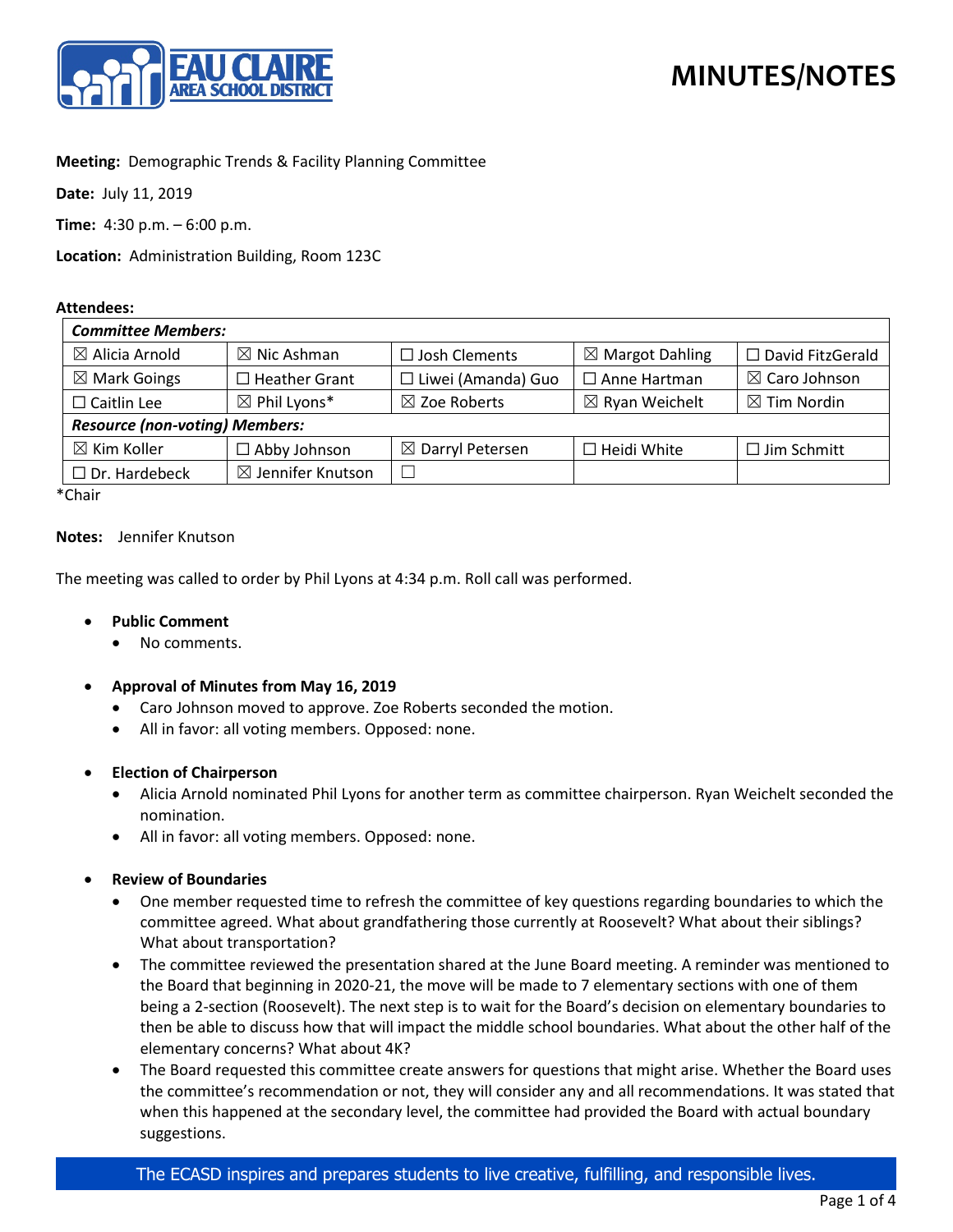- As a reminder, a committee member mentioned the Board's open enrollment practice of placing within a northside feeder school.
- One committee member thinks the Board is close to approving based on the committee's details. That member asked the rest how they feel about #3 on the working document: All students in the boundary change area to choose to attend elementary school if they have concurrent enrollment with a sibling. Another member pointed out #6 on the working document: Transportation be provided to students affected by the boundary change to during a transition timeline.
- Committee members need to know if 4K is involved in any of these recommendations. Will they be in a new building or a southside school or not affected by this decision? One member agreed to check on the issue. A member stated concern about #3: concurrent enrollment with siblings due to years of impact. For the next 5 years, all the schools that boundaries are moved will be hands off. Another committee member said when the Board approved dual immersion, Roosevelt's fate was sealed. The committee wondered if Roosevelt is an option at all. Would a new school need to be built, or add a section to Sam Davey? What options are still on the table for the committee to review?
- A question that was frequently asked is how will this impact the high school boundaries? Lines that were just set will remain as they are, especially in the third ward. Students will go to the high school that they are currently assigned. With 4K students, it was noted that information wouldn't be available for two more years. A committee member commented we shouldn't penalize northside but don't want it off the table. It's the best for the town and no movement towards changing boundaries should happen for at least five years. A member asked if it was possible to ask direction from the Board on what they are expecting this committee to provide. A decision? Recommendation? The question needs to be addressed before anything permanent happens. It was decided to stay clear of boundary issues until they are asked to do something about them. On another note, if Roosevelt is staying around, it would be an opportunity for construction.
- A committee member said it would not make sense to move to Delong if the student if they were going to Northstar. Another member said that was #2 on the document: Students currently attending middle school will be allowed to remain at the middle school until they move onto high school.
- Referring to the boundary change map draft, there are maps with boundary change are #9 that are currently going to Sherman and boundary area change #10 that are currently going to Roosevelt.
- Both sides of 11<sup>th</sup> Street currently attend Lakeshore. Check into where the boundary line is drawn on Cameron Street (which house is the cutoff). The discussion and decision from the members were to make it clear that all students on  $11<sup>th</sup>$  Street (both sides) go to Lakeshore.
- A committee member asked if it would make more sense for all 11<sup>th</sup> Street students to attend Sherman. The response was for clarity purpose only. The discussion and decision from the members were that both sides of the street will go to one school regardless of which school is ultimately chosen. If the boundary is  $11<sup>th</sup>$ Street, it will continue to be a straight line.

# ACTION ITEM(S)

- Need feedback from the board regarding 4K.
- Both sides of 11<sup>th</sup> Street will go to Lakeshore.

### • **Development of parameters from Board**

- A committee member mentioned there was some discussion before and after the Board meeting about what would happens to elementary students in the boundary affected areas that didn't have siblings in high school at the time of the high school boundary change?
- If the district grandfathered everyone that had a sibling coming later, the transition clause could go on for a very long time. For example, say I attended as a Kindergartner, my mom had a baby in July. That child would be in Kindergarten when I'm in 5<sup>th</sup> grade. Is that child who was not born permitted to go to Roosevelt? The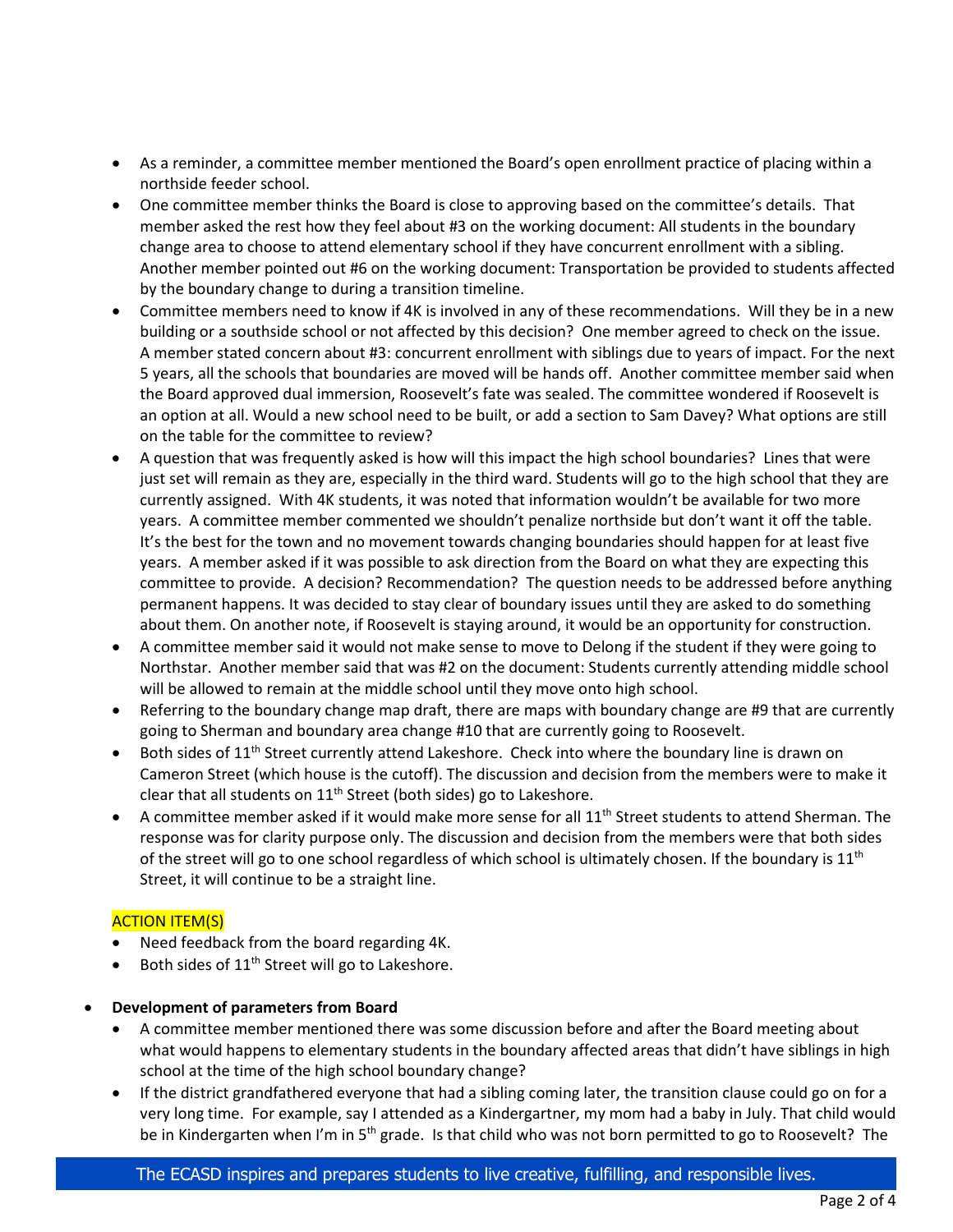response to this example was that grandfathering can set up an 18-year chain reaction. One committee member said it's affect was more long-term in elementary school vs middle school (being only three years). The high school boundary change was cognizant of that concern with transportation having a 2-year transition timeline. Once two years elapsed, the district no longer transports for boundary change exceptions. Another member used the following example: if my boundary is getting moved to Lakeshore from Roosevelt, as a 4<sup>th</sup> and 5<sup>th</sup> grader I could continue to go to Roosevelt. If Lakeshore is my new school, a  $4<sup>th</sup>$  grader could go to Lakeshore with younger siblings. It's much harder to change the exceptions to the boundaries with siblings. If you want to stay with your sibling(s), you will need to go to the new school.

- There was much discussion about grandfathering siblings, limiting transportation, quick vs slow transitions, causing a disadvantage to families who can't transport, and many other issues when changing school boundaries.
- **Ryan Weichelt motioned to make boundary changes effective in 2020-21. Caro Johnson seconded the motion.**
	- The question was asked if anyone spoke to Student Transit about possible problems. Student Transit's concern was if this transition goes on forever, there would not be a feasible transportation solution. If ECASD asks Student Transit to provide transitional boundary change transportation with an actual end date, Student Transit could find a way to make it work.
	- A committee member asked if the middle schools are changing. Two middle schools (DeLong and Northstar) will be impacted by the boundary change. Students changing from Roosevelt to Sam Davey will go to Northstar instead of DeLong. Students changing from Longfellow to Northwoods will go to Northstar instead of DeLong.
	- The aforementioned motion was essentially to move everyone. Everyone attending right now will get moved. Concern was brought up that it is irresponsible to make students move. This is their education. Elementary is when their family is engaged. This could have a severe impact on the school, PTA funds, engaged parents, and could create a toxic environment. Additional discussion brought on the sentiment that if everyone gets moved, we all feel pain at once, and will get through it together. For cost effective purposes, if we start grandfathering everything and transportation routes then what's the point? With Alternate School Requests, the district honors continuous enrollment when one of the siblings is in fifth grade. The younger sibling can stay with the older sibling through the older siblings fifth-grade year only but then the younger sibling must go back to their resident neighborhood school. The oddities that happen occasionally are with younger students that have 4th and 5th grade siblings. How does something like this sit with the committee? Better with this clarification. This year's 5<sup>th</sup> graders not impacted. Fourth graders have two years of transition. It really impacts Kindergarten through 3<sup>rd</sup> grade. The incoming Kindergarten class of 2020-21 would then need to go to their neighborhood school within the new boundary. Students going into 5<sup>th</sup> grade will stay at Roosevelt for 1 year. If they had siblings, the family could choose to leave kids in Roosevelt for one year. At the start of 2020-21 school year, they would go to their new school. What would the school enrollment numbers be? For clarification, this is the district model currently in place for alternate school requests. Agreed that it would be wrong to separate siblings. It was suggested to offer a one-year grandfathered grace period. It is best to use an established district policy.
	- Should we vote against current motion to go with the one-year grace period instead? Right now, we say the boundaries are set. Students could still go to the school district and get an alternate school request for continuous enrollment as a fifth grader. At the high school level, the grandfathered older sibling does not have to fill out an alternate school request, but the younger siblings will need to fill out the form. We agree that the district will not split siblings up into two separate schools unless the parents choose to split the siblings into separate elementary schools.
- **Caro Johnson calls to Ryan Weichelt's motion of including everyone (no grandfathering) into question.**
	- Aye; Caro Johnson, Mark Goings, Dave Fitzgerald, Ryan Weichelt
	- No: Phil Lyons, Zoe Roberts, Margot Dahling

### The ECASD inspires and prepares students to live creative, fulfilling, and responsible lives.